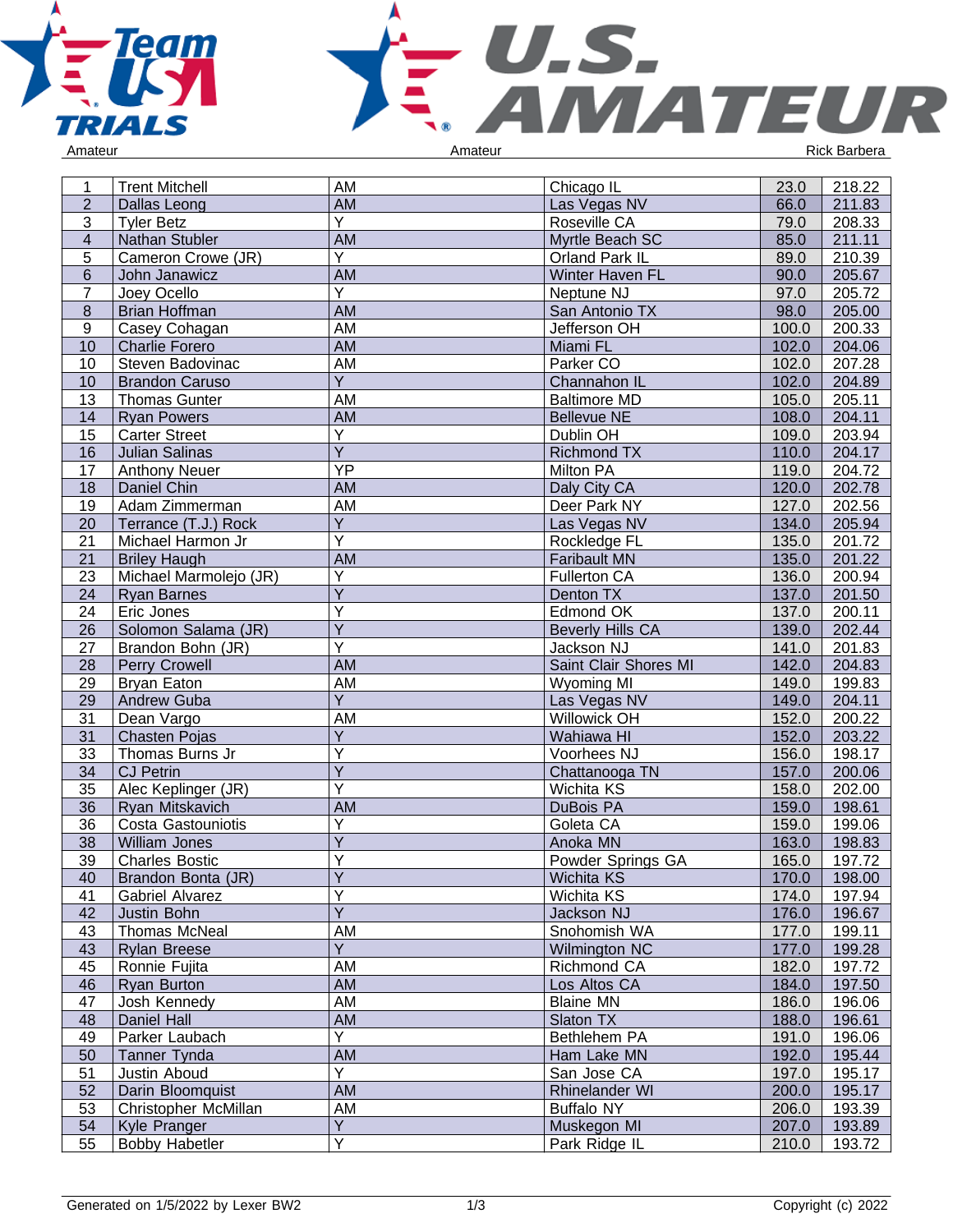



| 56  | Angelo Biondo            | Υ                       | Cuyahoga Falls OH      | 211.0 | 192.44 |
|-----|--------------------------|-------------------------|------------------------|-------|--------|
| 57  | Andru Blaney             | Ý                       | Indian Head MD         | 213.0 | 194.33 |
| 58  | <b>Robert Gotterbarn</b> | <b>AM</b>               | Garden City NY         | 223.0 | 193.33 |
| 58  | Joshua Zilk              | AM                      | Virginia Beach VA      | 223.0 | 193.22 |
| 60  | Zach Greim               | Y                       | Poway CA               | 225.0 | 195.33 |
| 61  | Brian DeLuisa-Anderson   | Ý                       | Gladstone OR           | 226.0 | 191.67 |
| 62  | <b>Garrett Lee</b>       | Ÿ                       | Montebello CA          | 230.0 | 191.11 |
| 63  | Sebastian Beth           | Ý                       | Sturtevant WI          | 234.0 | 190.72 |
| 64  | <b>Tyler Keller</b>      | Ÿ                       | <b>Hialeah FL</b>      | 236.0 | 190.94 |
| 65  | Duncan Whitaker          | AM                      | Poulsbo WA             | 240.0 | 190.78 |
| 66  | <b>Charles Wilken</b>    | $\overline{Y}$          | Fort Mill SC           | 245.0 | 189.94 |
| 67  | Seth Gass                | AM                      | Dix IL                 | 247.0 | 190.39 |
| 68  | Cayleb Carey             | Y                       | <b>Hobart IN</b>       | 252.0 | 188.28 |
| 69  | Jerry Jennings           | AM                      | Yakima WA              | 253.0 | 189.00 |
| 69  | <b>EJ Baradas</b>        | AM                      | Roseville CA           | 253.0 | 189.39 |
| 71  | Harley Shene             | Y                       | San Jose CA            | 255.0 | 190.61 |
| 72  | <b>Anthony Desko</b>     | $\overline{Y}$          | Parkville MO           | 256.0 | 190.17 |
| 73  | Quentin Alexander        | Ÿ                       | <b>Bradenton FL</b>    | 258.0 | 188.72 |
| 74  | <b>Cerell Cardines</b>   | AM                      | Las Vegas NV           | 259.0 | 189.06 |
| 75  | <b>Garrett Andrus</b>    | Y                       | Austin TX              | 260.0 | 189.28 |
| 76  | Jacob Frazier            | $\overline{Y}$          | Vancouver WA           | 265.0 | 188.61 |
| 77  | Ashton Yamasaki          | Y                       | Portland OR            | 266.0 | 188.61 |
| 78  | Silas Lira               | Ÿ                       | Tampa FL               | 267.0 | 188.06 |
| 79  | <b>Brendan Holl</b>      | AM                      | Sauk City WI           | 273.0 | 186.72 |
| 80  | Leonard Peach            | AM                      | Bend OR                | 278.0 | 186.67 |
| 81  | Nolan Walters            | Y                       | Garland TX             | 280.0 | 187.39 |
| 82  | <b>Nate Purches</b>      | Ÿ                       | Marlborough MA         | 281.0 | 186.67 |
| 83  | Jake Feher               | Ý                       | Levitton PA            | 289.0 | 186.00 |
| 84  | Jeremy Kinealy           | Ý                       | St. Louis MO           | 292.0 | 185.89 |
| 85  | John Banfield            | Y                       | Odenton MD             | 294.0 | 185.83 |
| 85  | <b>Cody Stevens</b>      | Ÿ                       | Miami FL               | 294.0 | 184.78 |
| 87  | <b>Noah Samuels</b>      | Y                       | Canton MI              | 299.0 | 185.72 |
| 87  | Andrew Kearney           | Y                       | Austin TX              | 299.0 | 184.56 |
| 89  | Devin Dowdle             | Υ                       | Pelham AL              | 300.0 | 184.50 |
| 90  | Andres Baculi            | AM                      | <b>Grand Rapids MI</b> | 301.0 | 185.50 |
| 91  | Jacob White              | Y                       | <b>Brighton CO</b>     | 302.0 | 184.39 |
| 92  | Dylan Hanson             | AM                      | Maple Grove MN         | 304.0 | 185.11 |
| 92  | <b>Andrew Sacks</b>      | Y                       | Vandalia OH            | 304.0 | 184.61 |
| 94  | Donovan Thomas           | <b>AM</b>               | Longmont CO            | 306.0 | 184.17 |
| 95  | Quinn Sheehy             | AM                      | Sun Prairie WI         | 307.0 | 183.44 |
| 96  | <b>Kolby Bennett</b>     | $\overline{Y}$          | Lebanon PA             | 310.0 | 183.61 |
| 97  | <b>Brandon Brown</b>     | AM                      | Ham Lake MN            | 313.0 | 183.22 |
| 98  | <b>Timothy Smith</b>     | AM                      | Las Vegas NV           | 314.0 | 182.28 |
| 99  | Alexander Horton         | Υ                       | Douglassville PA       | 315.0 | 182.22 |
| 100 | James Stewart            | $\overline{\mathsf{Y}}$ | Roscoe IL              | 319.0 | 181.94 |
| 101 | Rory Clark               | Ý                       | Muskego WI             | 325.0 | 181.67 |
| 102 | Jace Meyer               | AM                      | Monticello IA          | 327.0 | 179.11 |
| 103 | Todd Pizanowski          | AM                      | Marion IL              | 329.0 | 181.56 |
| 104 | Joseph Justinger         | $\overline{Y}$          | Painesville OH         | 331.0 | 181.67 |
| 105 | <b>Richard Diercks</b>   | AM                      | Marion IA              | 332.0 | 181.78 |
| 106 | <b>Brendan Carney</b>    | Y                       | Oviedo FL              | 335.0 | 181.33 |
| 107 |                          | Y                       | Mount Vernon WA        | 342.0 |        |
|     | Matthew Lennox           | Y                       | Saint Francis MN       |       | 180.72 |
| 108 | Jace Goedel              | Υ                       | Placentia CA           | 343.0 | 180.17 |
| 108 | Allex Zieg               | $\overline{\mathsf{Y}}$ |                        | 343.0 | 181.56 |
| 110 | Joshua Green             |                         | Baton Rouge LA         | 344.0 | 180.83 |